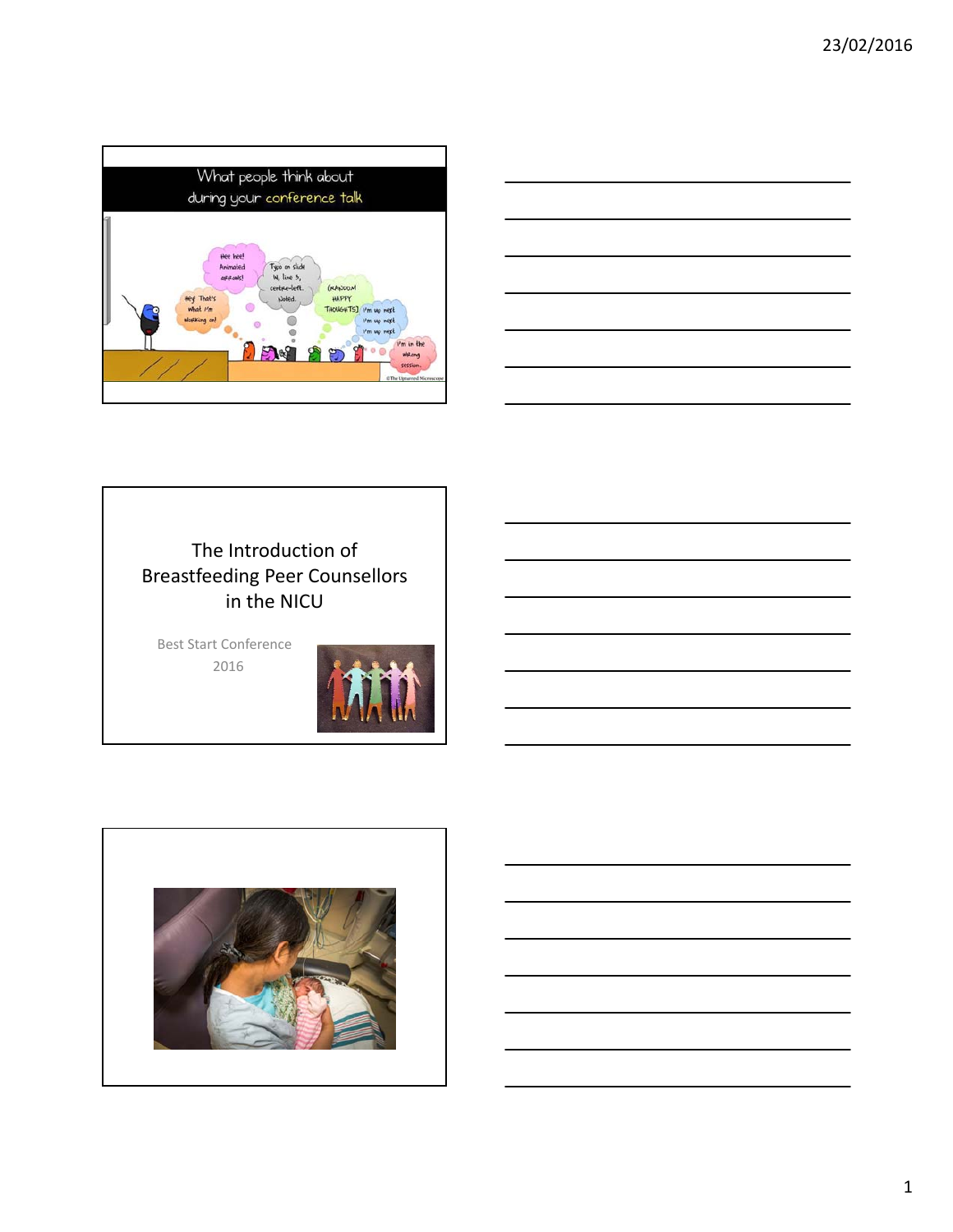







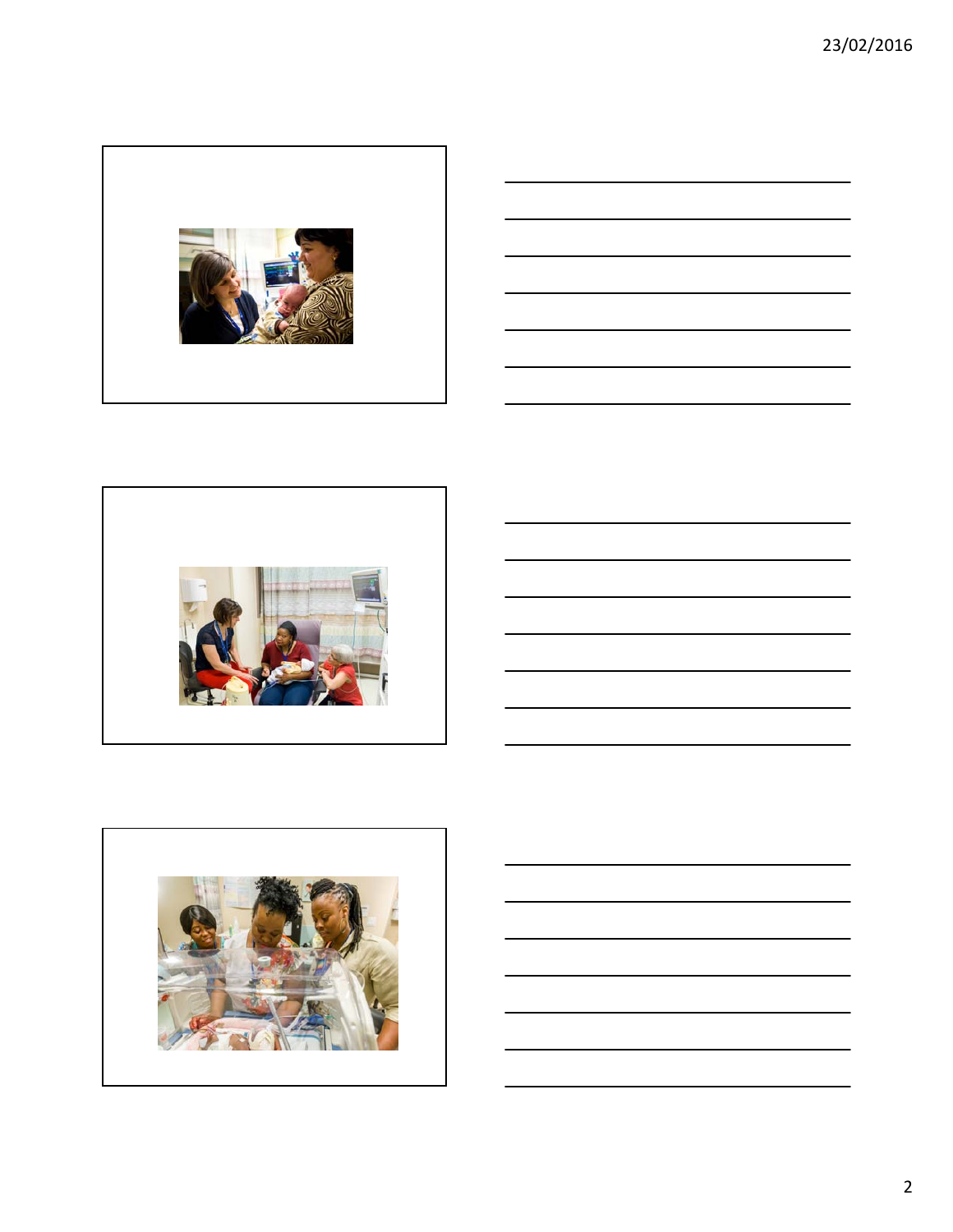## Benefits of Breastmilk in the NICU

- decreasing the risk of life threatening necrotizing enterocolitis; infections, and hospital length of stay.
- improved motor outcomes, cognitive skills, neurobehavioural organization as well as decreased use of health care services later in life. [Narayanan 1984; Lucas 1990; Meinzen‐ Derr 2009; Meier 12013]

# The Gap

Rates for breastfeeding exclusivity at SHSC for 2013 indicated that preterm infants were less likely to be exclusively breastfed at discharge than their full term counterparts (68.3% and 76%, respectively).



[Canadian Neonatal Network and BORN Information System reports]

# The Gap

Mothers of clinically complex or critically ill preterm infants encounter a variety of unique breastfeeding barriers and challenges that can make it difficult to initiate and sustain breastfeeding [Meier 2013; Nyqvist 2013; Kristoff 2014]

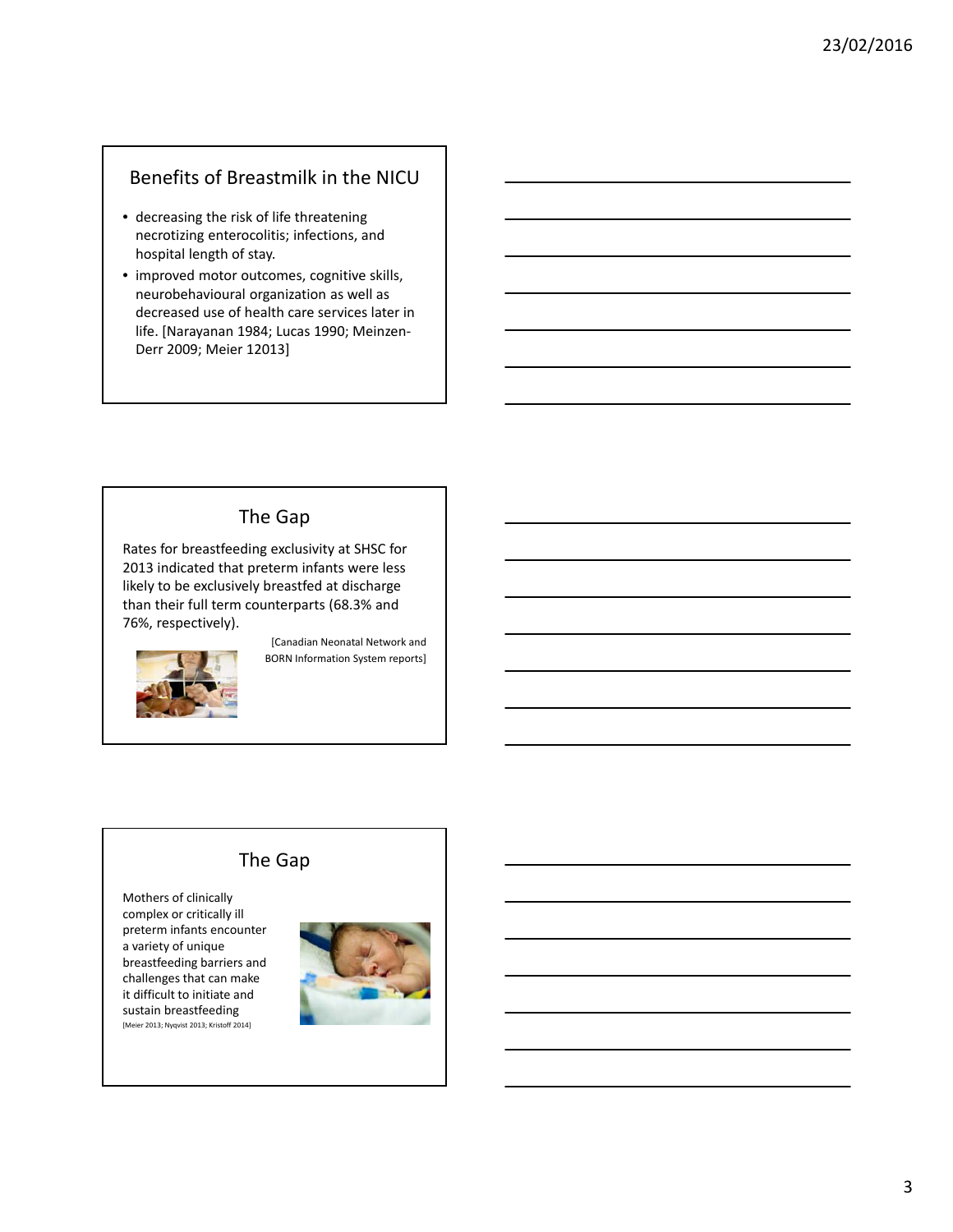## Our Inspiration

Breastfeeding Peer Counselling programmes have been shown to improve breastfeeding outcomes in mothers with healthy babies.

Dr. Paula Meier and her team have shown in that rates for breastfeeding initiation and exclusivity at discharge improve when mothers have access to breastfeeding peer counsellor mothers who have 'been there'. [Meier 2003; Meier 2013]



# Project Goal

Develop and implement a peer counsellor program in the Level III NICU at Sunnybrook Health Sciences Centre. Increase rates of breastfeeding initiation and exclusivity at discharge for premature infants in our NICU

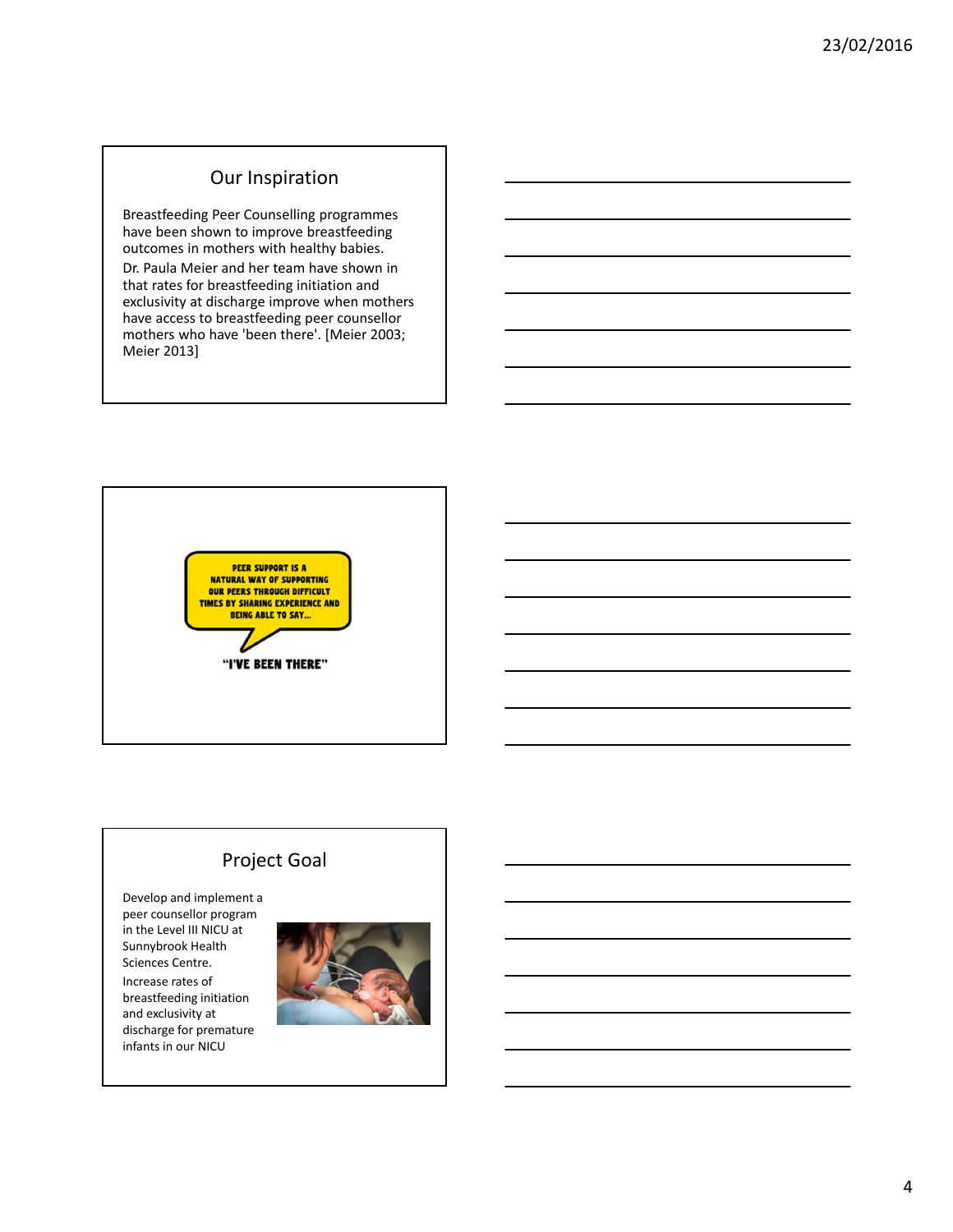#### Project Overview‐work plan

- define the job parameters and job description for BPCs.
- establish standardized program procedures.
- provide information and education sessions to NICU staff regarding the BPC program.
- ensure adequate orientation, supervision and support of BPCs by breastfeeding support RNs and our Family Support Specialist.
- provide BPCs with timely assistance from the care team for problems outside of their scope of practice.
- support BPCs to provide formal and informal peer‐to‐ peer support to parents in the NICU

#### Breastfeeding Peer Counsellor Role Profile

Provide non‐clinical one‐on‐one breastfeeding peer support to women who have babies in the Sunnybrook Neonatal Intensive Care Unit

Serve as a role model for women by supporting and promoting breastfeeding through peer support

Work with team members and to address barriers to exclusive breastfeeding

#### Breastfeeding Peer Counsellor Competencies

- Breastfeeding **experience** as a mother of a premature infant and a demonstrated ability to share this expertise in the context of supporting others.
- Strong **communication** skills and demonstrated understanding of the principles and value of intentional peer support.
- A good grasp of the **principles of milk production**, breast pumping and storage, breastfeeding premature infants
- The ability to establish **trusting relationships** with others.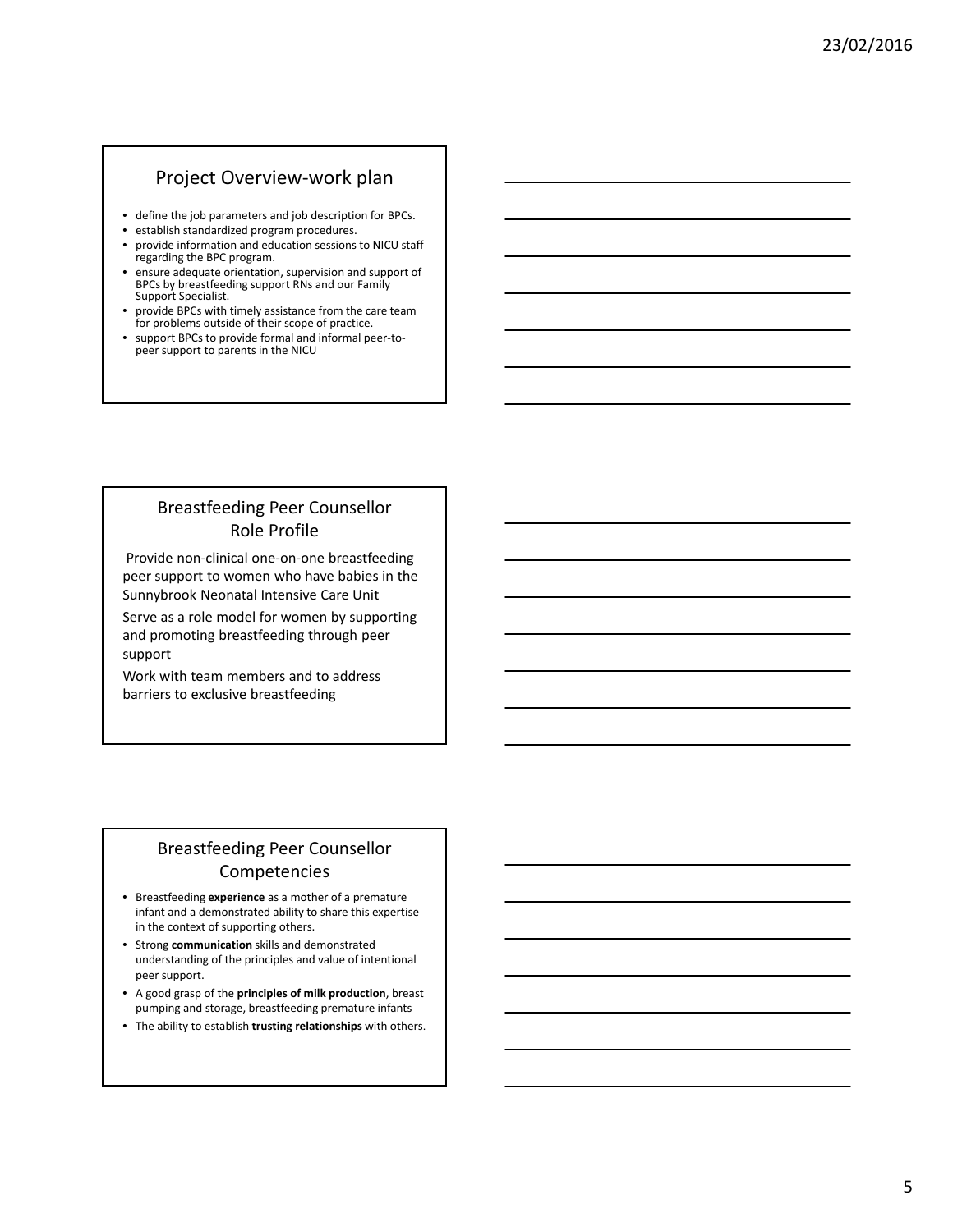

## Mothers' Feedback

- 'First time I was able to laugh was today at Moms' lunch. These are the type of thing that keep us moms going.'
- 'I know now that pumping struggle is common.'
- 'This is amazing to me and I'm feeling so blessed to be somewhere that I can be a part of something so wonderful. What SB offers is truly one of a kind and brings tears to my eyes.'

## Peer Counsellor's Perspective

' the positive part of this experience for me is I feel I was able to encourage a lot of them not to give up hope and to trust the doctors and the nurses. The lunches on Thursdays also helped me to connect most of the moms with other moms. I think this connection is important so the mothers themselves are able to encourage each other. '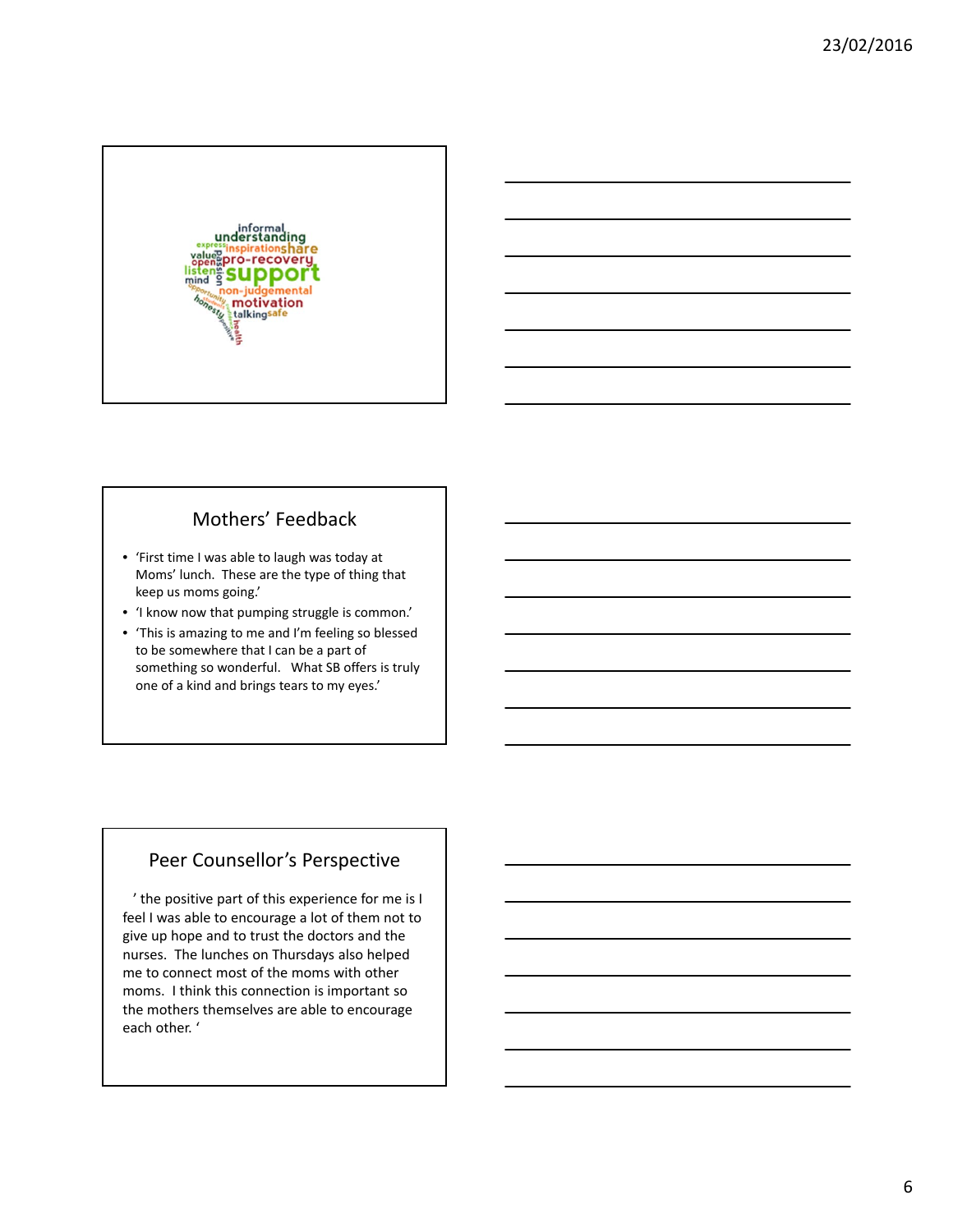## Peer Counselor's Perspective

'I can understand what the parents are feeling especially if it was their first child. I enjoyed talking to the parents especially the moms on what to do and how to balance their time in between hospital and home.'

'….most of them wanted me to assure them that the baby will be a hundred percent okay. I usually tell them that every baby is different and that I can't say anything like that and there are a lot of ups and downs so they should take it day by day and keep pumping which is also a good medication for the baby. '

# Project Reach

- 40 Peer Counselor facilitated lunches for breastfeeding mothers with babies in the NICU
- 478 contacts by the Peer Counselor with women whose babies are in the NICU



## Percentage of women contacted by the Peer Counsellor

| Feb/Mar/April 109/139 |         | 78% |
|-----------------------|---------|-----|
| May/June/July 116/130 |         | 89% |
| Aug/Sept/Oct          | 132/147 | 89% |

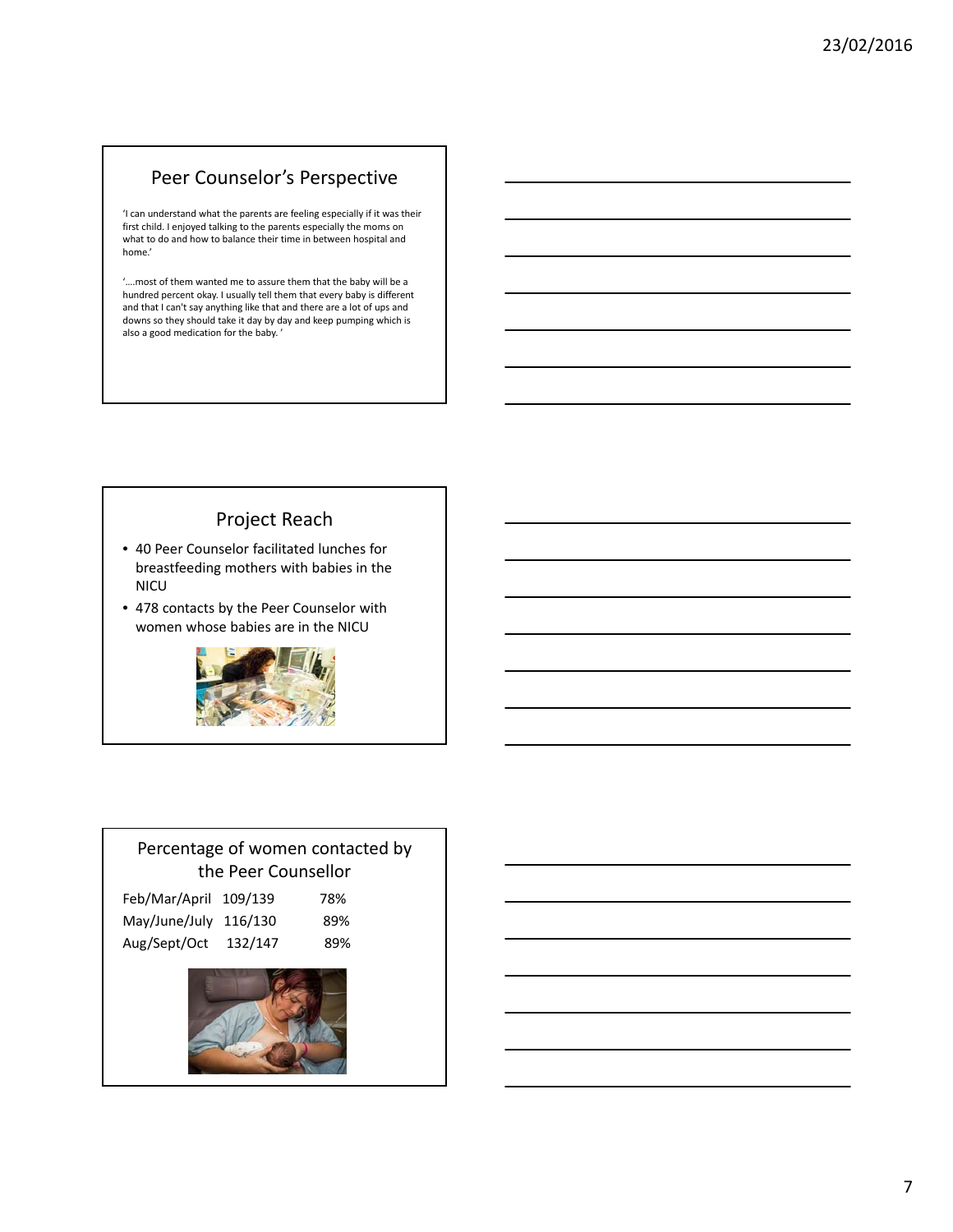| Mothers' Feedback                                       |                                                                                                                                                                                                                            |  |  |
|---------------------------------------------------------|----------------------------------------------------------------------------------------------------------------------------------------------------------------------------------------------------------------------------|--|--|
| Did you achieve your goals regarding feeding your baby? |                                                                                                                                                                                                                            |  |  |
| 31/34                                                   | said yes                                                                                                                                                                                                                   |  |  |
| 22/34<br>23/34<br>15/34<br>16/34                        | Did meeting with the breastfeeding peer counselors or attending the Mom<br>to Mom lunch help you achieve any of the following?<br>less isolated<br>had more support<br>less anxious<br>feel better about being at hospital |  |  |
|                                                         |                                                                                                                                                                                                                            |  |  |

## Exclusive Breastfeeding

#### **Before the Best Start Project**:

71 % of babies received only breastmilk on day of NICU discharge (200/283) (August 1, 2014‐Jan 31, 2015)

# **During the Best Start Project**:

75 % of babies received only breastmilk on day of NICU discharge (223/295) (Feb 1 2015, July 31, 2015)

(source: Canadian Neonatal Network)

#### Strategies Used to reach population

- Peer‐to‐peer
- Food
- Facilitate current, experienced 'NICU mothers' to support new 'NICU mothers'